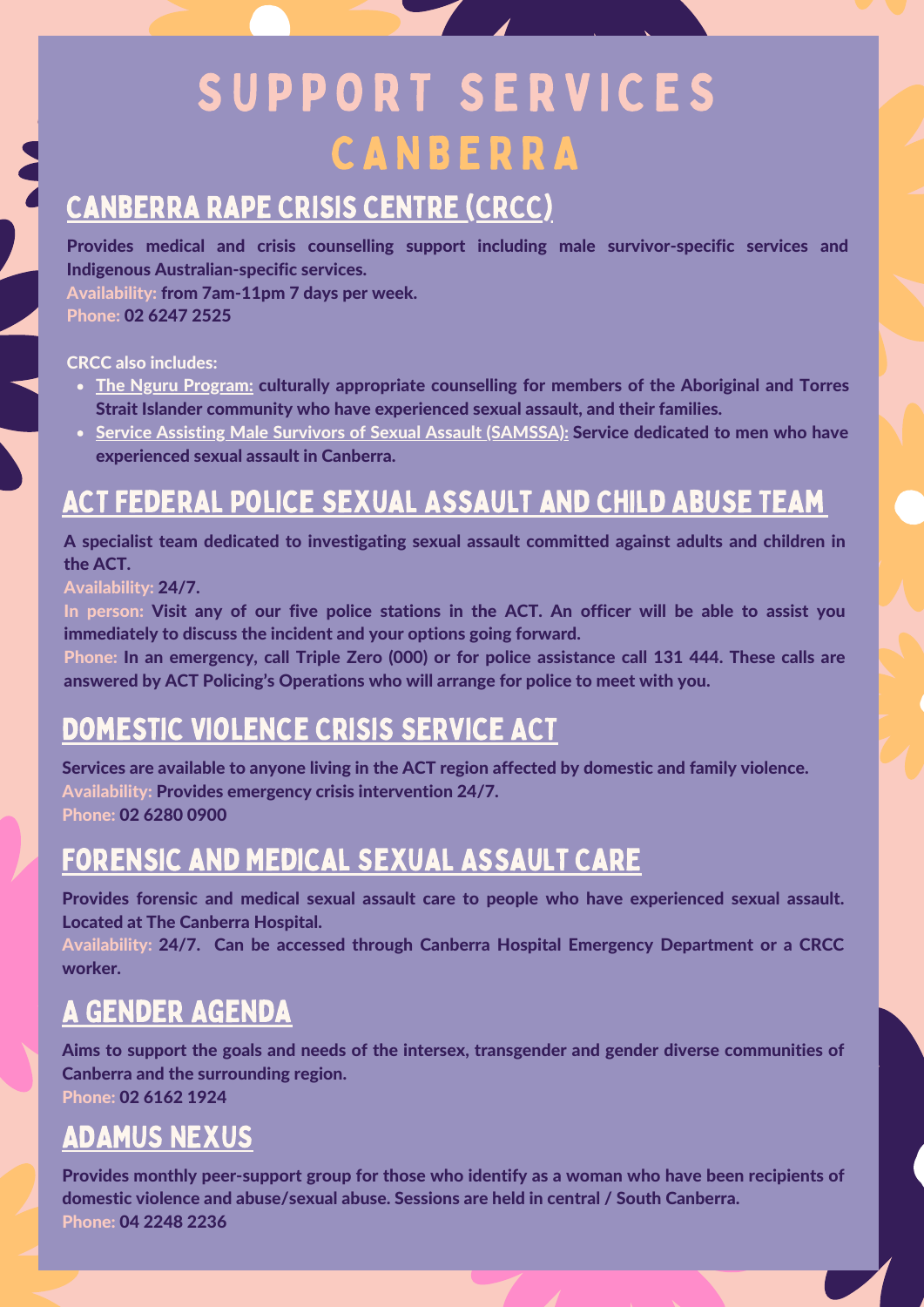# SUPPORT SERVICES AUSTRALIA-WIDE

#### 000

Emergency services - Police, Fire or Ambulance. Availability: 24/7.

#### 1800 [RESPECT](https://www.1800respect.org.au/)

Supports people impacted by sexual assault, domestic or family violence and abuse. Availability: 24/7. Phone: 1800 737 732 / Online chat: <https://www.1800respect.org.au/>

# Blue [Knot](https://www.blueknot.org.au/)

Provides support, education and resources for adult survivors of childhood trauma and the families and communities of adult survivors of complex trauma. Availability: Monday to Sunday from 9am to 5pm AEST. Phone: 1300 657 380 / Email: [helpline@blueknot.org.au](mailto:helpline@blueknot.org.au)

#### [Beyond](https://www.beyondblue.org.au/) Blue

Provides information and support to help everyone in Australia achieve their best possible mental health, whatever their age and wherever they live. Phone: 1300 22 4636

#### [MensLine](https://mensline.org.au/)

Telephone and online support, information and referral service for men with family and relationship concerns. Phone: 1300 78 99 78

# [Reach](https://au.reachout.com/) Out

Online mental health service for young people and their parents in Australia. Contact via website: www.au.reachout.com.

# [Relationships](https://www.blueknot.org.au/) Australia

Leading provider of relationship support services for individuals, families and communities. They aim to support all people in Australia to achieve positive and respectful relationships. Phone: 1300 364 277

### [Lifeline](https://www.lifeline.org.au/)

Short-term support for people who are feeling overwhelmed or having difficulty coping or staying safe.

Availability: Crisis support and suicide prevention hotline that operates 24/7. Phone: 13 11 14